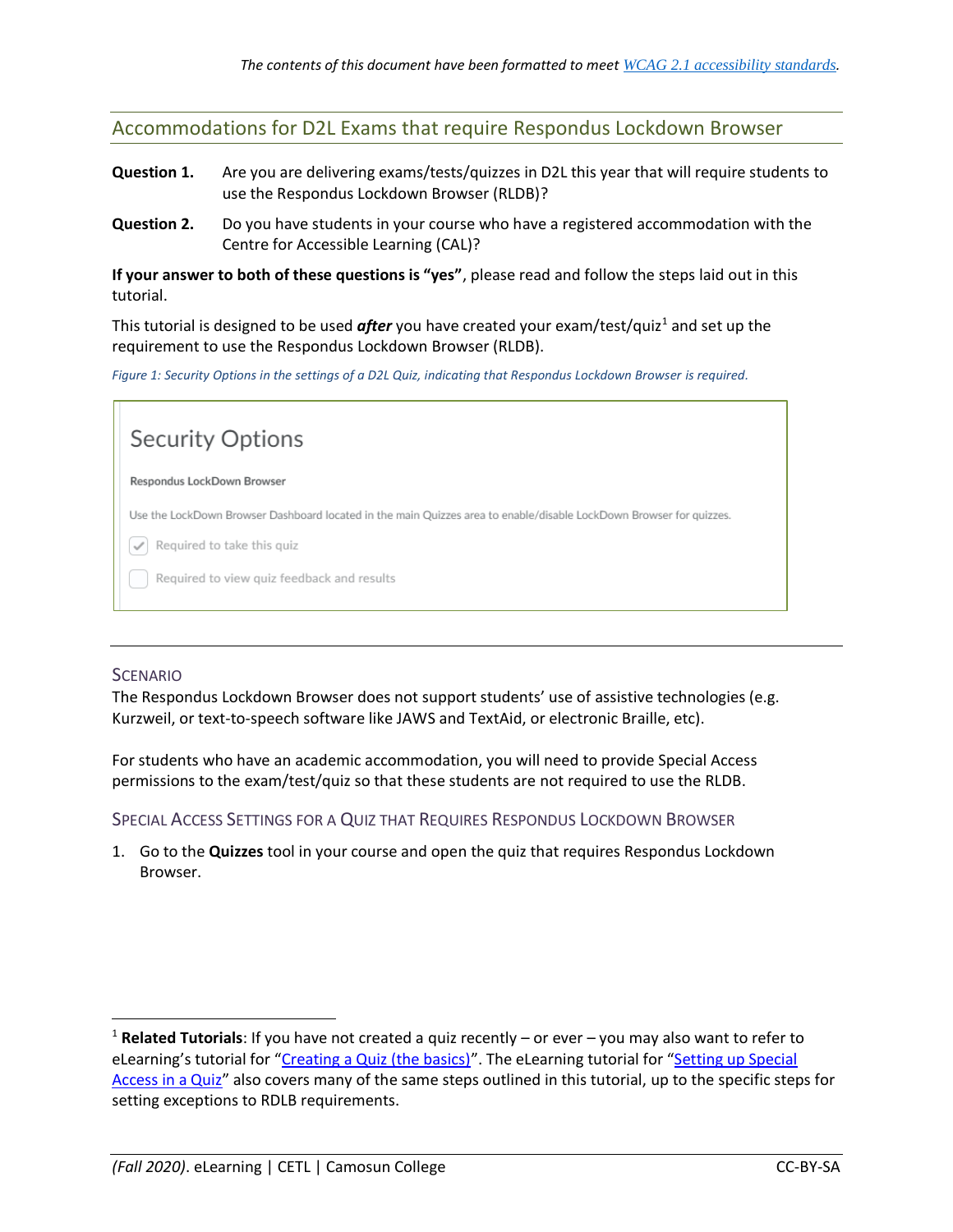2. Click the **Restrictions** tab.

|                 |                     | Edit Quiz - I am taking a Quiz $\[2020\]$ - Requires<br>Respondus LockDown Browser |            |                     |                  |
|-----------------|---------------------|------------------------------------------------------------------------------------|------------|---------------------|------------------|
| $\checkmark$    |                     |                                                                                    |            |                     |                  |
|                 |                     |                                                                                    |            |                     |                  |
| Properties      | <b>Restrictions</b> | Assessment                                                                         | Objectives | Submission<br>Views | Reports<br>Setup |
| Hide from Users |                     |                                                                                    |            |                     |                  |
| Due Date        |                     |                                                                                    |            |                     |                  |
| Hac Dup Dato    |                     |                                                                                    |            |                     |                  |

3. Scroll down to **Special Access**.

Confirm that the option to "Allow selected users special access to this quiz" is selected, then click **Add Users to Special Access.**

| <b>Special Access</b>                                 |  |
|-------------------------------------------------------|--|
| <b>Type of Access</b>                                 |  |
| Allow selected users special access to this quiz      |  |
| Allow only users with special access to see this quiz |  |
| <b>Add Users to Special Access</b>                    |  |
|                                                       |  |
|                                                       |  |

4. On the **Special Access Properties** page, scroll down the page until you locate **LockDown Browser**. Select the checkbox for "*Not required to take this quiz*."